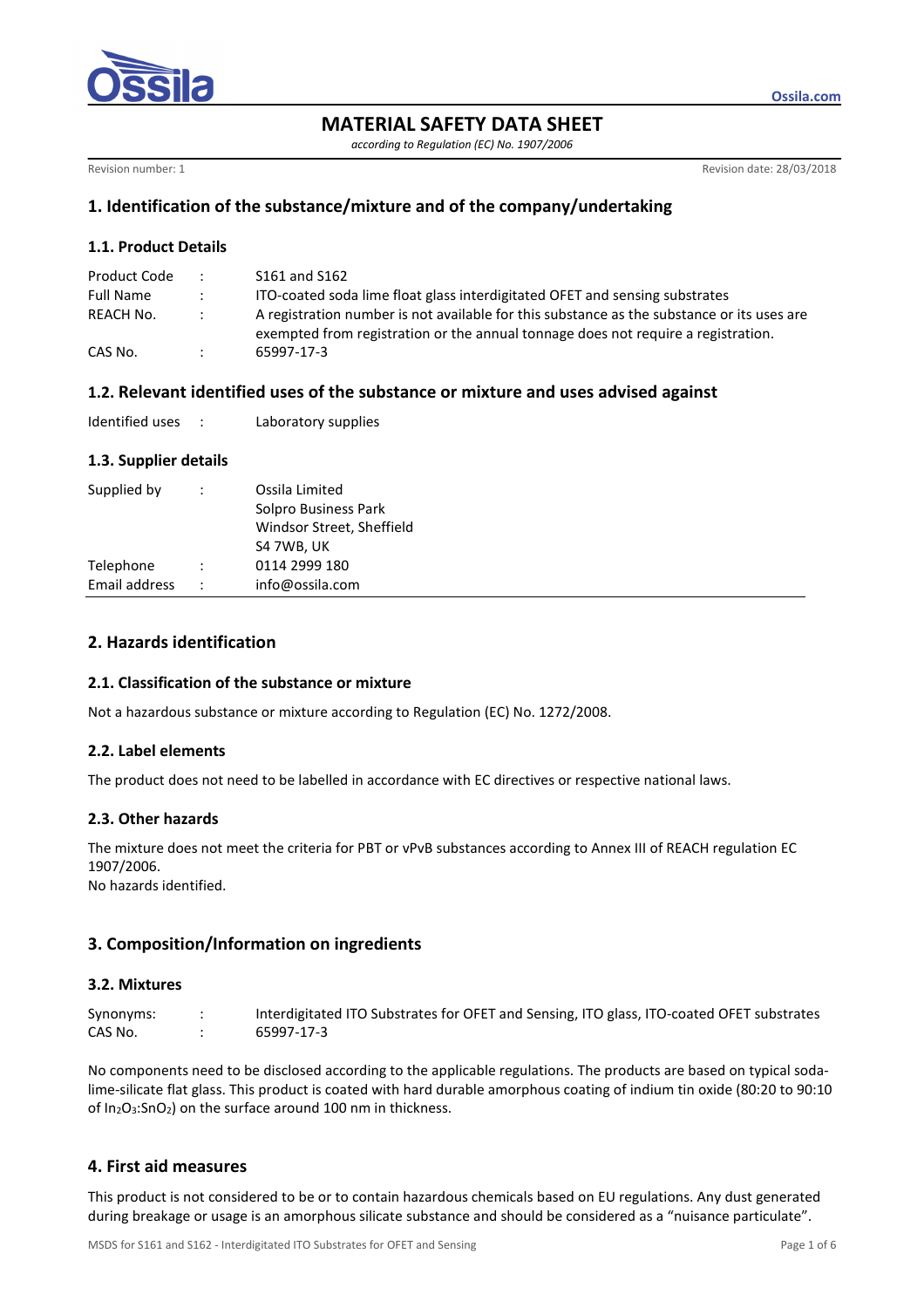## **4.1. Description of first aid measures**

# **After Inhalation Glass dust:** Remove person to fresh air and seek medical attention.

**After skin contact Glass dust:** Wash with soap and water. Do not rub. **Glass:** If laceration occurs seek first aid or medical attention for cuts and bleeding.

### **After eye contact**

**Glass dust:** Flush with copious amounts of water and seek medical attention. **Glass:** Rinse with water and seek medical attention

**After Ingestion**  Seek medical attention

#### **4.2. Most important symptoms and effects, both acute and delayed**

The most important known symptoms and effects are described in section 11.

#### **4.3. Indication of any immediate medical attention and special treatment needed**

No data available.

## **5. Fire fighting**

#### **5.1. Extinguishing media**

The product is not classified as flammable or combustible under Directives 67/548 / EEC and Regulation EC No. 1272/2008.

#### **5.2. Special hazards arising from the substance of mixture**

**Hazardous decomposition products:** tin/tin oxides, indium/indium oxides

#### **5.3. Advice for firefighters**

Wear a self-contained breathing apparatus if necessary. During a fire, irritating and highly toxic gases and vapours may be generated by thermal decomposition.

#### **6. Accidental release measures**

#### **6.1. Personal precautions, protective equipment and emergency procedures**

Wear personal protective equipment (section 8).

#### **6.2. Environmental precautions**

Not considered a hazardous waste. Recycle broken glass wherever appropriate facilities exist.

#### **6.3. Containment and cleaning**

Sweep up and shovel. Keep in suitable, closed containers for disposal.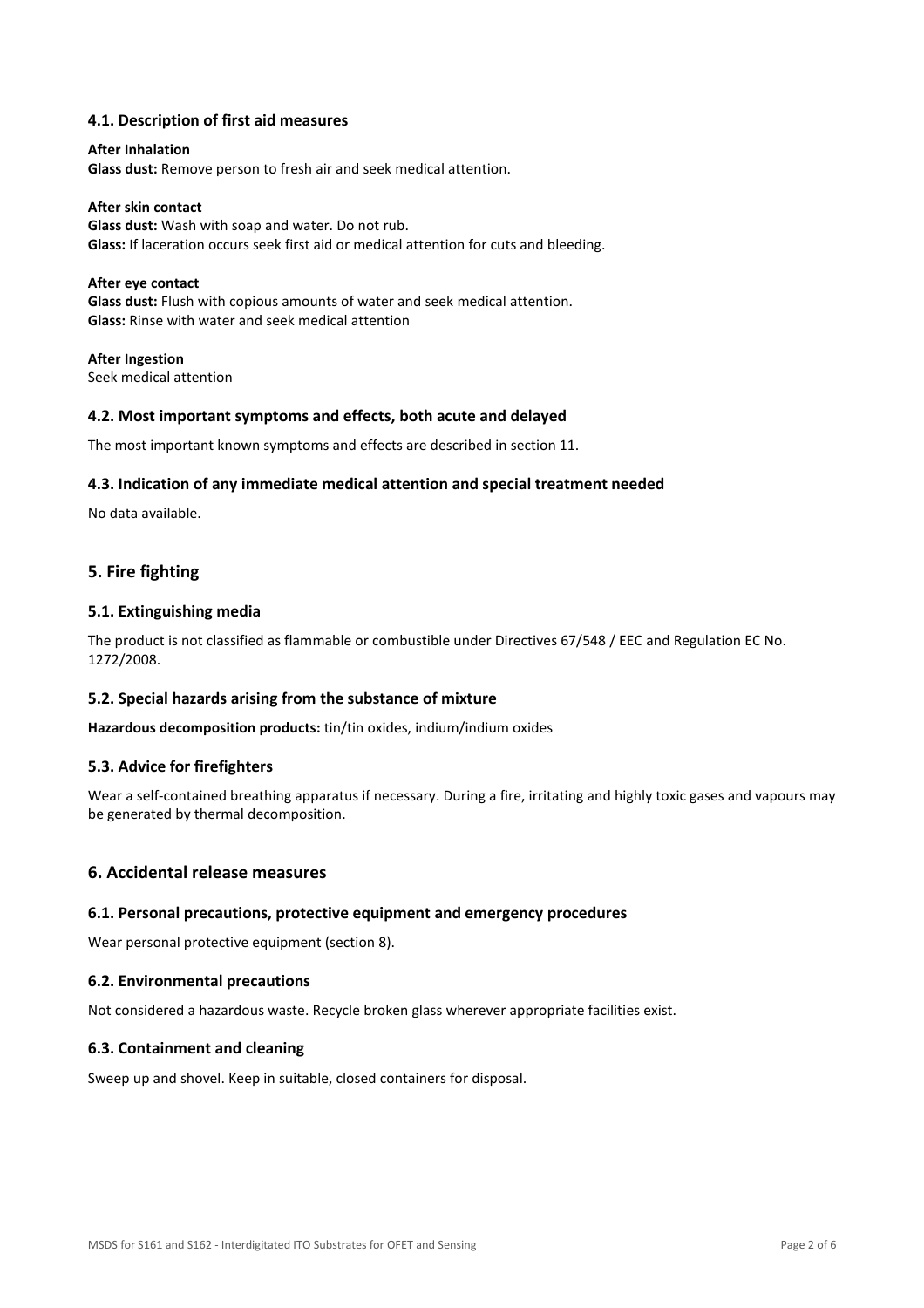# **7. Handling and storage**

## **7.1. Precautions for safe handling**

Use proper material handling to avoid accidental breakage. Ensure product is handled with suitable personal protective equipment to avoid lacerations. Avoid formation of dust. Provide exhaust ventilation in places where dust is formed.

### **7.2. Conditions for safe storage, including any incompatibilities**

Store in a cool, dry and well-ventilated place protected against breaking, failing, impact and vibrations.

#### **7.3. Specific end uses**

Use in laboratories.

# **8. Exposure controls / Personal protection**

#### **8.1. Control parameters**

#### **Exposure limit sources**

UK – EH40 Workplace Exposure Limits (WEL).

#### **Components with workplace control parameters**

The product in its normal state and under normal use does not result in the release of hazardous dusts. Operations such as cutting, grinding or breaking may result in the release of airborne dust which may present a health hazard.

| CAS#       | <b>Control parameters</b>                                                     |  |
|------------|-------------------------------------------------------------------------------|--|
| 1312-43-2  | $\vert$ 0.1 mg/m <sup>3</sup> (TWA); 0.3 mg/m <sup>3</sup> (STEL)             |  |
| 18282-10-5 | 2 mg/m <sup>3</sup> (TWA); 4 mg/m <sup>3</sup> (STEL)                         |  |
| 65997-17-3 | Inhalable: 6 mg/m <sup>3</sup> (TWA); Respirable: 2.4 mg/m <sup>3</sup> (TWA) |  |
|            |                                                                               |  |

TWA - time weighted average; STEL - Short Term Exposure Limit.

Inhalable – airborne material that enters the nose and mouth during breathing available for deposition anywhere in the respiratory tract. Respirable – airborne material that penetrates to the lower gas exchange region of the lung.

#### **Biological occupational exposure limits**

This product does not contain any hazardous materials with biological limits.

#### **8.2. Exposure controls**

The greatest risk in the handling and storage of glass is through laceration. Appropriate precautions to prevent the risk of this should be taken. Cutting activities should be carried out using appropriate personal protective equipment and local engineering controls to reduce the risk of nuisance dusts.

#### **Engineering measures**

Handle in accordance with good industrial engineering/laboratory practices for hygiene and safety. Ensure eyewash stations and safety showers are close to the laboratory workstation. Ensure good general ventilation or local exhaust extraction is present where cutting or grinding activities are carried out.

#### **Personal protective equipment**

**Eyes:** Wear safety glasses with side-shields conforming to appropriate government standards such as NOISH (US) or EN166 (EU).

**Skin**: Glass handlers' cuffs, chaps and apron should be worn as required when cutting or grinding.

**Hands:** Anti-lacerative gloves recommended when cutting or grinding.

**Clothing:** The type of equipment should be appropriate for the concentration and amount of substance used.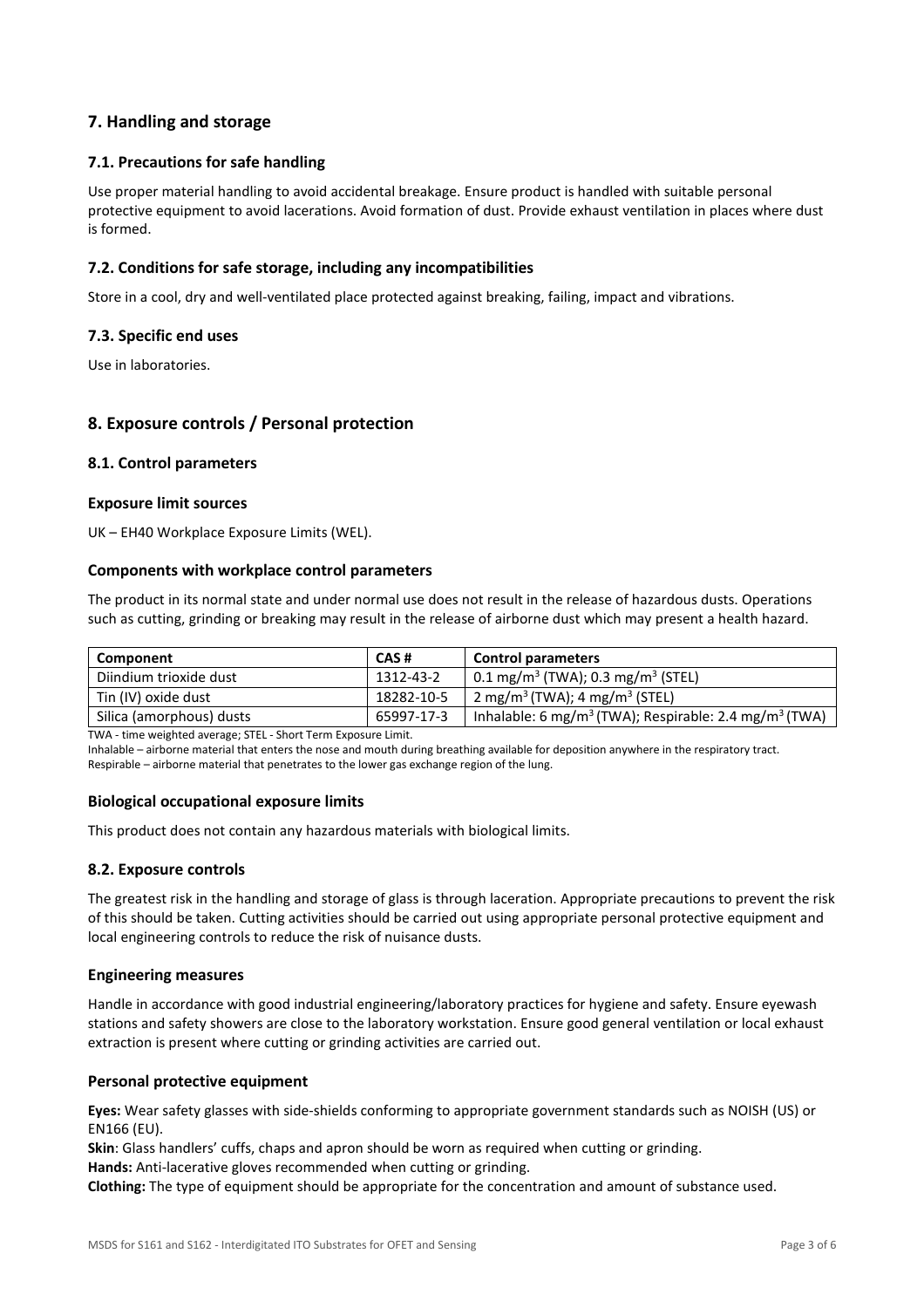**Respirators:** Respiratory protection is not required under normal use where there are no cutting or grinding operations that may generate dust. Where protection from nuisance dusts is needed, use type N95 (US) or type P1 (EN 143) dust masks or those approved under appropriate government standards such as NIOSH (US) or CEN (EU).

# **9. Physical and chemical properties**

## **9.1. Information on basic physical and chemical properties**

| (Semi)transparent, patterned solid |
|------------------------------------|
| No data available                  |
| No data available                  |
| No data available                  |
| No data available                  |
| No data available                  |
| No data available                  |
| No data available                  |
| No data available                  |
| No data available                  |
| No data available                  |
| No data available                  |
| No data available                  |
| No data available                  |
| No data available                  |
| No data available                  |
| No data available                  |
| No data available                  |
| No data available                  |
| No data available                  |
|                                    |

#### **9.2. Other safety information**

No data available.

# **10. Stability and reactivity**

#### **10.1 Reactivity**

No data available.

# **10.2. Chemical stability**

Stable under normal temperatures and pressures under recommended storage conditions.

#### **10.3. Possibility of hazardous reactions**

No data available.

#### **10.4. Conditions to avoid**

No data available.

## **10.5. Incompatible materials**

No data available.

#### **10.6. Hazardous decomposition products**

No known hazardous decomposition products.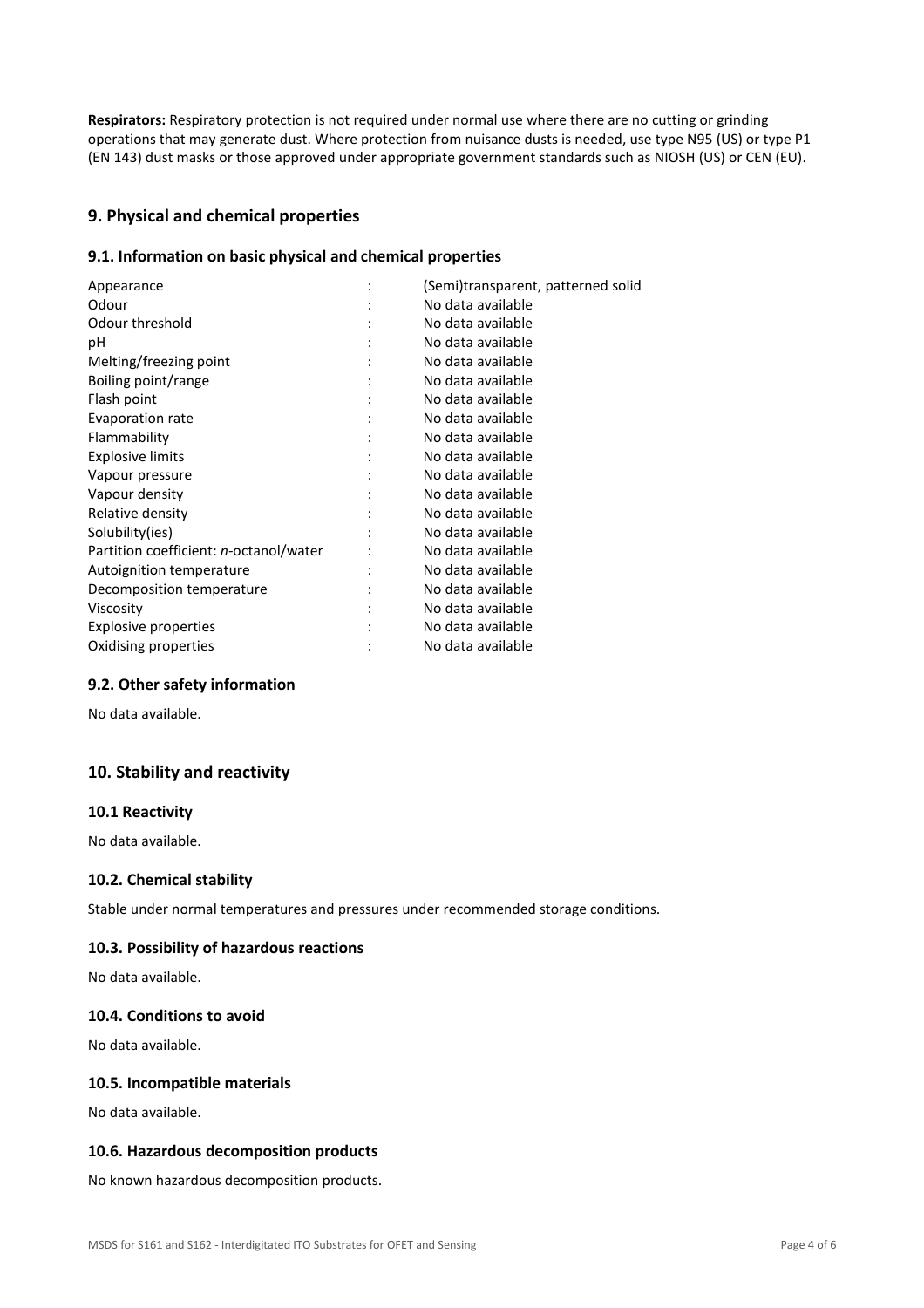# **11. Toxicological information**

## **11.1. Information on toxicological effects**

**Acute toxicity**  No data available. **Skin corrosion/irritation**  No data available. **Serious eye damage/eye irritation**  No data available. **Respiratory or skin sensitization**  No data available. **Germ cell mutagenicity**  No data available. **Carcinogenicity**  No data available. **Reproductive toxicity**  No data available. **Specific target organ toxicity - single exposure**  No data available. **Specific target organ toxicity - repeated exposure**  No data available. **Aspiration hazard**  No data available. **Routes of exposure**  Eye contact, ingestion, inhalation, skin contact. **Signs and Symptoms of Exposure**  No data available.

To the best of our knowledge, the chemical, physical, and toxicological properties have not been thoroughly investigated.

# **12. Ecological information**

#### **12.1. Toxicity**

The product is classified as nontoxic.

#### **12.2. Persistence and degradability**

Not applicable.

#### **12.3. Bioaccumulative potential**

Not applicable.

#### **12.4. Mobility in soil**

Not applicable.

#### **12.5. Results of PBT and vPvB assessment**

The product does not contain PBT or vPvB substances according to Annex XIII of REACH regulation.

### **12.6. Other adverse effects**

No data available.